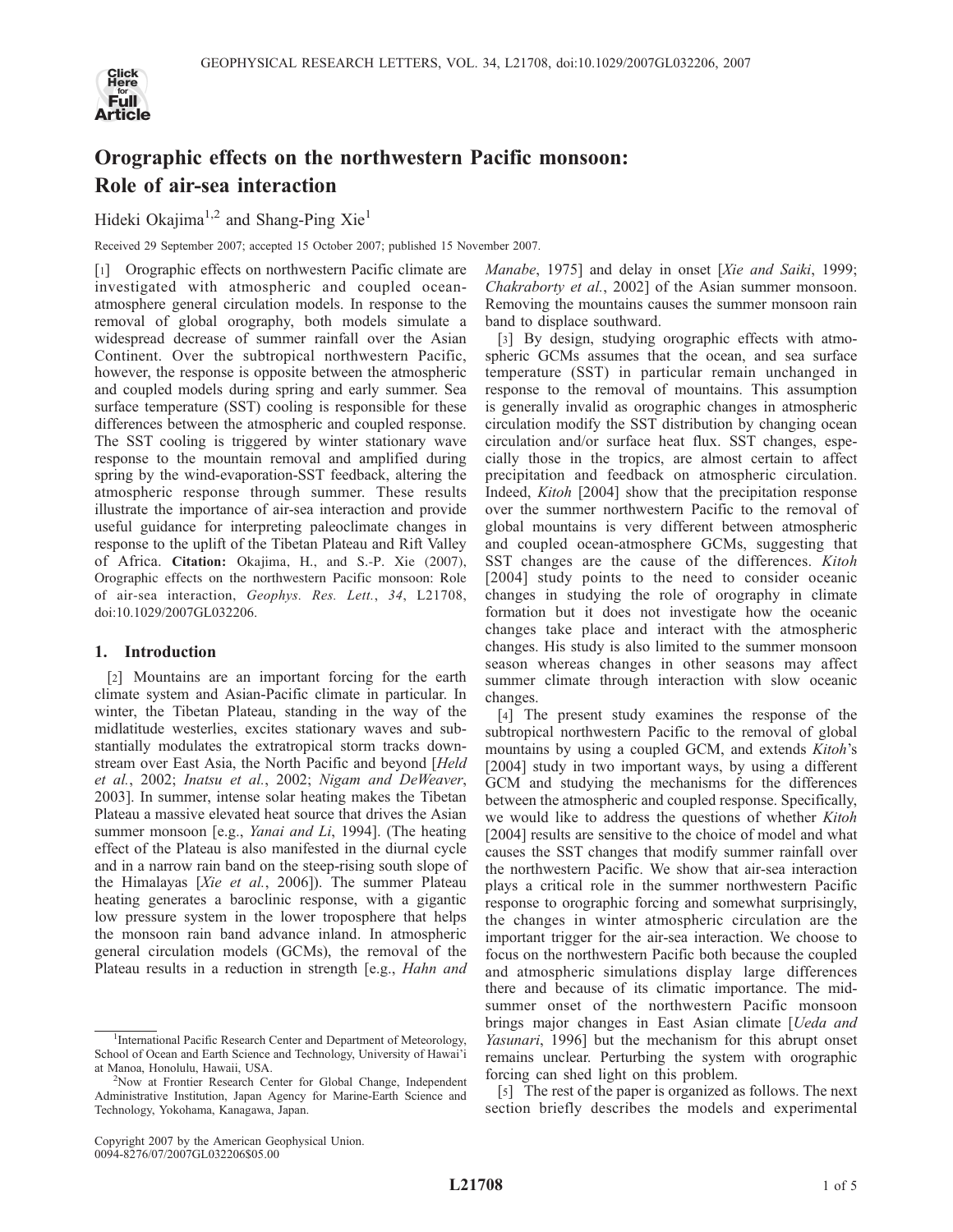

Figure 1. (a) May-July climatology of SST (black contours in  $\degree$ C), surface wind (vectors in m s<sup>-1</sup>), and precipitation (color shade in mm day<sup>-1</sup>) in the CTRL simulation. Same as Figure 1a but for changes in response to the mountain removal in (b) the coupled and (c) standalone atmospheric GCMs. White contour interval is 2 mm  $day^{-1}$ .

design. Sections 3 and 4 presents the results. Section 5 is a summary and discusses the broad implications.

## 2. Methods

#### 2.1. Model

[6] The atmospheric GCM is developed at the Center for Climate System Research of University of Tokyo and the National Institute for Environmental Studies. It is a global spectral model with a package of physical parameterizations for convection, cloud, radiation, turbulent mixing, and land surface. We set the horizontal resolution at T42, with 20 sigma levels in the vertical. A detailed description of the model and its performance can be found in Numaguti et al. [1995].

[7] The ocean component is the Modular Ocean Model version 3.1, developed at the Geophysical Fluid Dynamics Laboratory [Pacanowski and Griffies, 2000]. The horizontal resolution is  $1^{\circ} \times 1^{\circ}$ . There are 25 vertical levels with a 10 m spacing in the upper 100 m. The ocean model covers the entire global tropics, with the poleward boundaries set at  $32^{\circ}$ S and  $32^{\circ}$ N, respectively. There is a  $5^{\circ}$  wide sponge layer for each of the poleward boundaries, where water temperature and salinity are restored to the observed climatology [Levitus, 1982]. Thus, air-sea interaction in the extratropics and its potential influences on tropical climate are beyond the scope of this study.

[8] The atmosphere and ocean models exchange wind stress, heat and fresh-water fluxes every two hours. Prior to the coupling, the atmosphere and ocean models are spun up separately for 2 and 20 years, respectively with the observed monthly climatology as boundary conditions.

#### 2.2. Experimental Design

[9] We first conduct the control (CTRL) run with the realistic land-sea distribution and orography. We then remove land orography globally in the coupled GCM (the FLAT run hereafter). In lowering the mountain heights to the sea level, we keep land surface conditions, such as roughness, albedo, and vegetation, the same for easy comparison. The initial conditions are the same between the CTRL and FLAT runs. Both experiments are integrated for 60 years and the last 50-year results are averaged into monthly climatology for analysis. Interannual variability is left for future studies.

[10] To investigate what triggers the oceanic changes in the FLAT run, two stand-alone atmospheric experiments are conducted, one with realistic orography (aCTRL) and the other without mountains (aFLAT). Both are forced by the observed SST [Levitus, 1982]. For these atmospheric GCM experiments, the last 3 out of a total of 5 years results are analyzed.

### 3. Summer Response

[11] The coupled model simulates the salient features of Indo-western Pacific climate (Figure 1a) [Okajima, 2006]. During May-July, a large warm pool forms from the tropical eastern Indian Ocean to the western Pacific. Precipitation covers the warm pool as well as the tropical and subtropical Asian continent from India to China and Japan. Strong southwest monsoon prevails over the tropical North Indian Ocean and South China Sea. These wind and precipitation patterns are typical of the observed Asian summer monsoon. The easterly trade winds and zonal rain band associated with the intertropical convergence zone over the western Pacific are also simulated.

[12] Figure 1b shows the FLAT-CTRL differences, representing the coupled response to the removal of global orography. Without orography, the Asian summer monsoon is greatly weakened. Rainfall decreases over the entire Asian-western Pacific monsoon region, accompanied by a gigantic anticyclonic circulation in the difference field over a large subtropical region from Central Asia to the northwestern Pacific. As the south limb of this anticyclone, the southwesterly winds relax from the Arabian to South China Sea.

[13] The atmospheric GCM response without SST changes (Figure 1c) is generally similar to the coupled one over the Asian continent; the removal of the Tibetan Plateau prevents the monsoon rain from advancing inland [Hahn and Manabe, 1975]. Large rainfall differences are found over the subtropical northwestern Pacific where the aFLAT-aCTRL response features increased rainfall and surface cyclonic circulation while the FLAT-CTRL response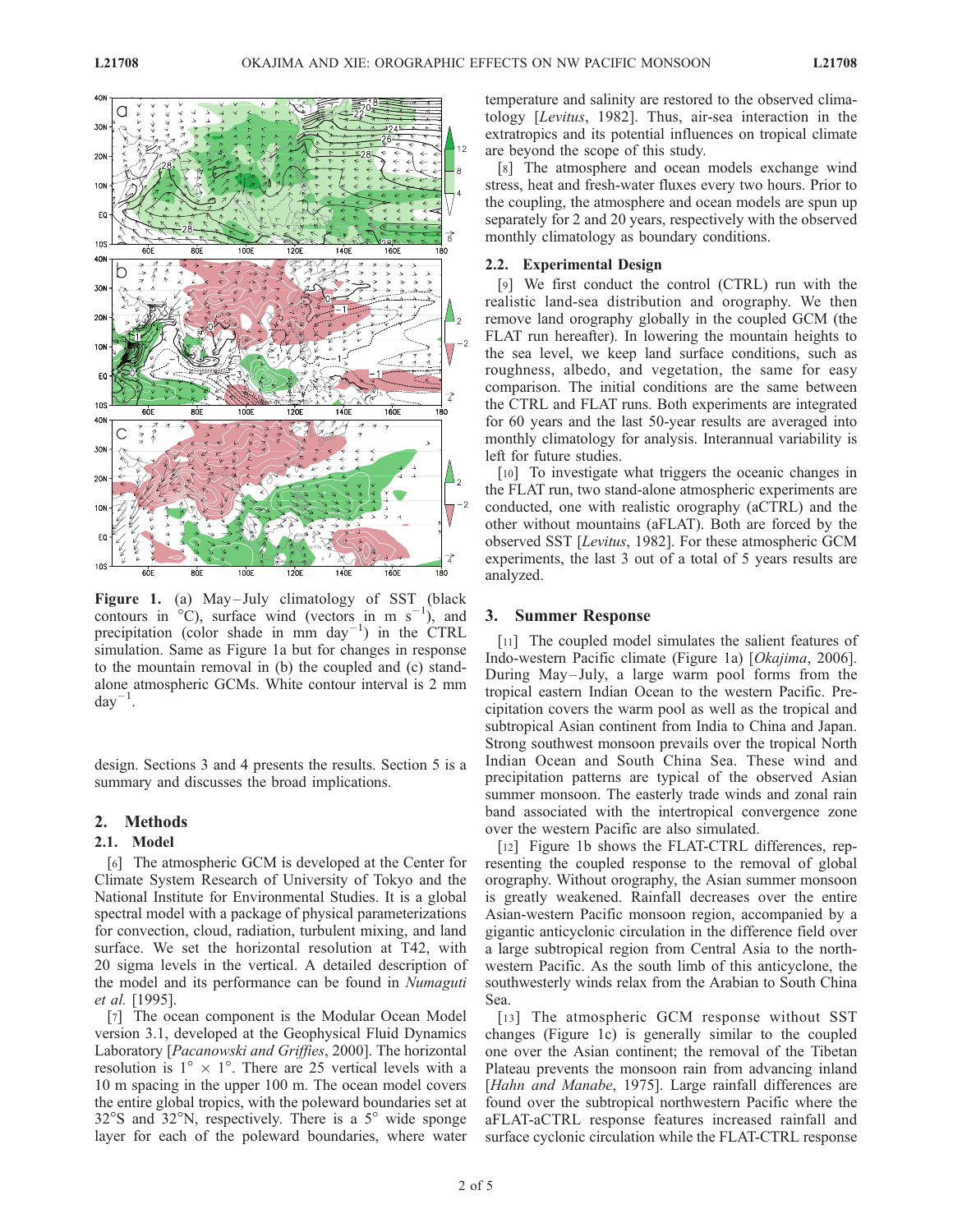

Figure 2. Time-latitude diagrams of SST (black contours in  $\degree$ C), surface wind velocity (vectors in m s<sup>-1</sup>), and precipitation (color shade in mm day<sup>-1</sup>) changes in response to the mountain removal, all averaged in  $120^{\circ}E 160^{\circ}$ E: in (a) the coupled runs, (b) the direct atmospheric response as represented as the aFLAT minus aCTRL difference, and (c) the indirect response as presented as Figure 2a minus Figure 2b. White contour intervals are 1 mm day<sup>-1</sup> for Figure 2a, and 2 mm day<sup>-1</sup> for Figures 2b and 2c.

is characterized by a slight reduction of rainfall and anticyclonic circulation. Over a broad subtropical region from the eastern Bay of Bengal to the western Pacific, the southwest monsoon strengthens in aFLAT-aCTRL but weakens in FLAT-CTRL. The nearly opposite response between the atmospheric and coupled response to orographic forcing is due to the SST response over the northwestern Pacific as represented by the FLAT-CTRL difference (Figure 1b). Negative SST changes weaken atmospheric convection over the South China Sea and western Pacific in FLAT-CTRL. Large SST anomalies are also found over the equatorial Indian Ocean, which Okajima [2006] shows is due to the Bjerknes feedback between the ocean and atmosphere. We limit the scope of this paper to the investigation of anomalies over the subtropical northwestern Pacific. The aforementioned anomalies over this region are largely similar to those reported by Kitoh [2004], suggesting that the results are not very sensitive to models.

[14] The subtropical northwestern Pacific atmosphere displays abrupt changes in the second half of July, from

dry to wet conditions. Our CTRL run simulates this northwestern monsoon onset at around mid-July. The removal of mountains cools the northwestern Pacific and delays this onset by about a month (not shown), in support of *Ueda and* Yasunari's [1996] hypothesis about the role of warm SST in triggering the onset of convection over the region.

#### 4. Indirect Effects

[15] We proceed to examine air-sea interaction mechanisms with the following method. First we represent the direct orographic effects on the atmosphere in the absence of SST changes as the aFLAT-aCTRL difference. Then, we diagnose how this direct atmospheric response triggers airsea interactions. We define indirect effects as ''FLAT-CTRL minus aFLAT-aCTRL'', or the coupled response with the direct effects subtracted. Indirect atmospheric anomalies thus constructed are induced by SST anomalies.

[16] Figure 2 tracks how the indirect response to the orography removal develops in time and space over the northwestern Pacific and how it forces SST anomalies. The direct effects of removing orography include easterly anomalies during winter in the subtropics north of  $20^{\circ}$ N (Figure 2b), representing a northward advance of the boundary between the northeast trades and the prevailing midlatitude westerlies. This northward displacement of the trade-westerly boundary is part of winter-time stationary waves induced by the Tibetan Plateau [e.g., *Held et al.*, 2002] and consistent with a reduction in storm track rainfall around  $35^{\circ}$ N. In response to the intensified trades, negative SST anomalies begin to develop around  $20^{\circ}$ N in winter, amplify and expand southward in spring (Figure 2a). The northwestern Pacific cooling reaches a maximum in excess of  $-2$ <sup>o</sup>C during April-May and then decays as the direct effect of the intensified trades begins to wane. The indirect SST effect on subtropical precipitation is most pronounced during the summer half of the year when the SST is warm enough to support atmospheric convection (Figure 2c). Here we note that the SST changes are forced not by simultaneous wind changes during spring/summer but by those a season ahead in winter. Thus, the ocean acts as a memory mechanism recording the winter changes and unleashing their effects through summer. The SST effect is large enough to reverse the sign of the precipitation response over the northwestern Pacific during spring and early summer (Figure 2a).

[17] Figure 3 shows the indirect SST effects on surface circulation and precipitation during spring when the SST anomalies are at the maximum. The subtropical northwestern Pacific cooling suppresses atmospheric convection, exciting an anomalous anticyclonic circulation near the surface. As a result, the northeast trades accelerate over the southern half of the SST cooling, intensifying surface evaporation and causing the subtropical SST cooling to propagate equatorward (Figure 2c). This equatorward propagation of the coupled SST and wind anomalies is typical of the wind-evaporation-SST (WES) feedback. The wind changes affect not only surface heat flux but also ocean circulation. Figure 4a shows the horizontal distributions of FLAT-CTRL anomalies of sea surface height (SSH), a proxy for the thermocline depth, and the upper 100 m mean ocean current anomalies in spring. In response to the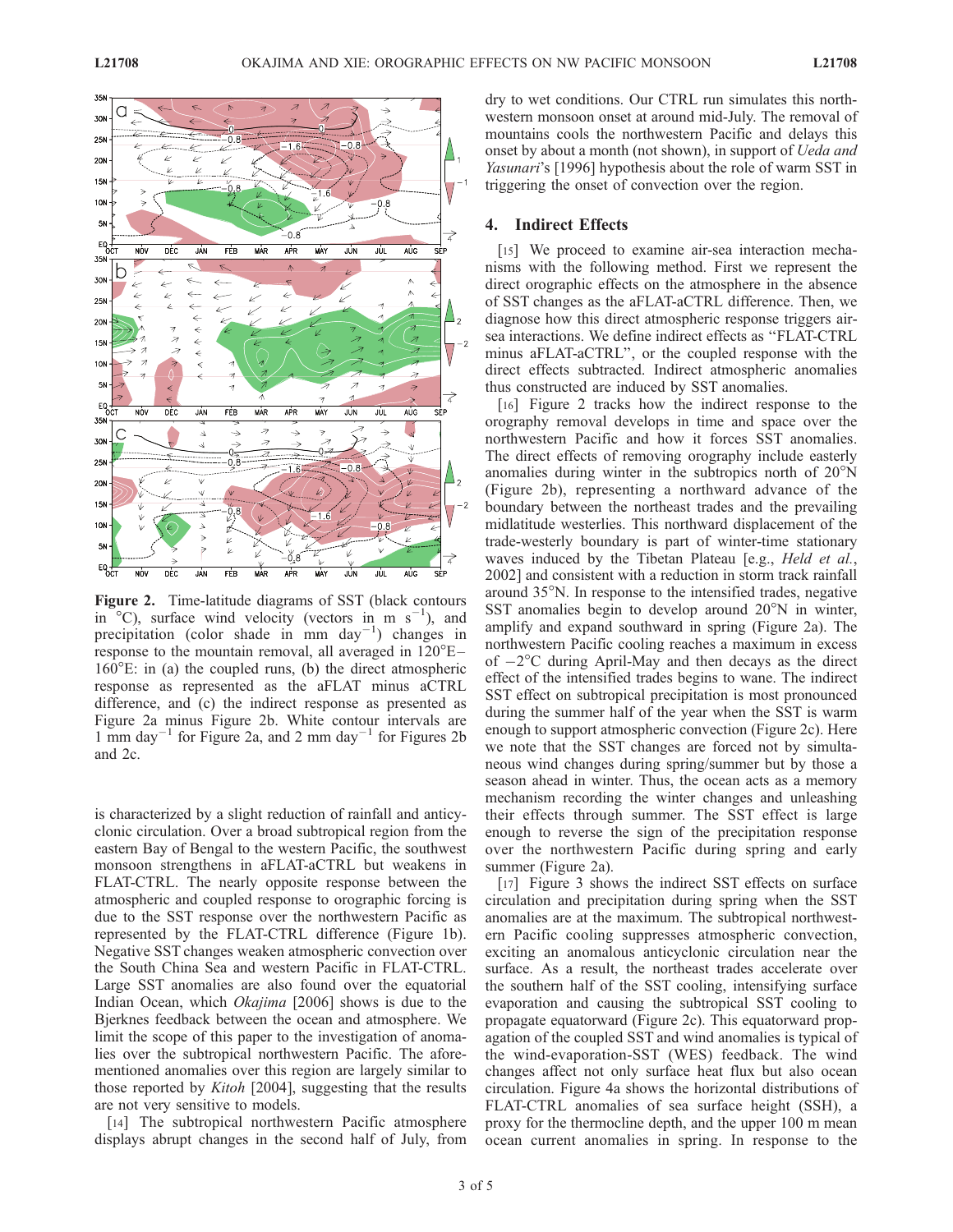

Figure 3. Indirect orographic effects for March to May: SST (black contours in  $\degree$ C), precipitation (color shade with white contours at intervals of 2 mm day<sup>-1</sup>), and surface wind velocity (vectors in m  $s^{-1}$ ).

cyclonic wind curls, the thermocline shoals over the northwestern Pacific. To infer the effect of the thermocline shoaling on SST, Figure 4b shows the vertical-meridional section of temperature and current anomalies. The subsurface cooling is greatest around  $13^{\circ}$ N below 100 m while the surface cooling is displaced northward and centered around 18<sup>o</sup>N. Over this SST cooling maximum, surface currents are northward advecting warmer water from the south, and the vertical velocity is downward. Thus, ocean advection is a negative feedback for the surface cooling over the northwestern Pacific. The thermocline feedback (an indirect effect) is negative for the following reason: a surface cooling induces anticyclonic wind curls, forcing the thermocline to deepen and prevent further cooling [Yamagata, 1985].

[18] The heat budget analysis for the ocean mixed layer (not shown), confirms the above inference. Surface heat flux is the dominant term, with the vertical advection/ mixing as an opposing effect. Among the heat flux components, the latent flux dominates.

#### 5. Discussion

[19] We have carried out experiments with atmospheric and coupled GCMs to investigate orographic effects on subtropical northwestern Pacific climate. Consistent with earlier atmospheric GCM studies using prescribed SST, summer precipitation weakens over the Asian monsoon region. The response over the subtropical northwestern Pacific, however, is very different depending on whether the ocean is interactive. In response to the global orography removal, precipitation increases and cyclonic circulation anomalies form over the northwestern Pacific in the atmospheric run with fixed SST. In coupled runs where SST is allowed to change, the precipitation response over the northwestern Pacific is subdued or even opposite in sign during summer as the direct orographic effect (resulting in increased rainfall) is countered by the effect of a SST cooling. The northwestern Pacific cooling begins in winter in response to the intensified northeast trades as part of the stationary waves induced by the removal of the Tibetan Plateau. The SST cooling intensifies and propagates equatorward due to the WES feedback. The thermocline shoals in the northwestern Pacific in response to positive wind curls but the subsurface cooling is not the primary cause of the SST cooling, which is instead due to wind-induced changes in surface evaporation. Thus, air-sea interaction via surface heat flux adjustment is important for subtropical northwestern Pacific climate.

[20] Our results have important implications for detecting the climate response to the tectonic uplift of the Tibetan Plateau and Great Rifts of Africa from 20 to 50 million years before the present [Sepulchre et al., 2006]. The landsea distribution has remained more or less the same since then. Our coupled experiments suggest that over the subtropical northwestern Pacific including the South China Sea, increased SST and precipitation and intensified southwest winds are expected to result from the rise of the Tibetan Plateau. This is opposite to the prediction based on atmospheric model simulations with fixed SST. Synthesis of SST, precipitation and wind proxies is necessary to test the coupled model prediction for the subtropical northwestern Pacific response to the mountain uplift and shed light on the role of air-sea interaction.



Figure 4. Ocean response to the orography removal during March-May: (a) SST (black contours at intervals of  $0.5^{\circ}$ C), SSH (color shade with white contours at intervals of 4 cm), and the 100 m averaged ocean current velocity (vectors in cm  $s^{-1}$ ) and (b) ocean temperature (contours in °C; shade  $\le -1.5$ °C), the meridional and vertical velocity (vectors in cm  $s^{-1}$  with the vertical velocity scale changed for clarity), zonally averaged between  $135^{\circ}E - 145^{\circ}E$ .